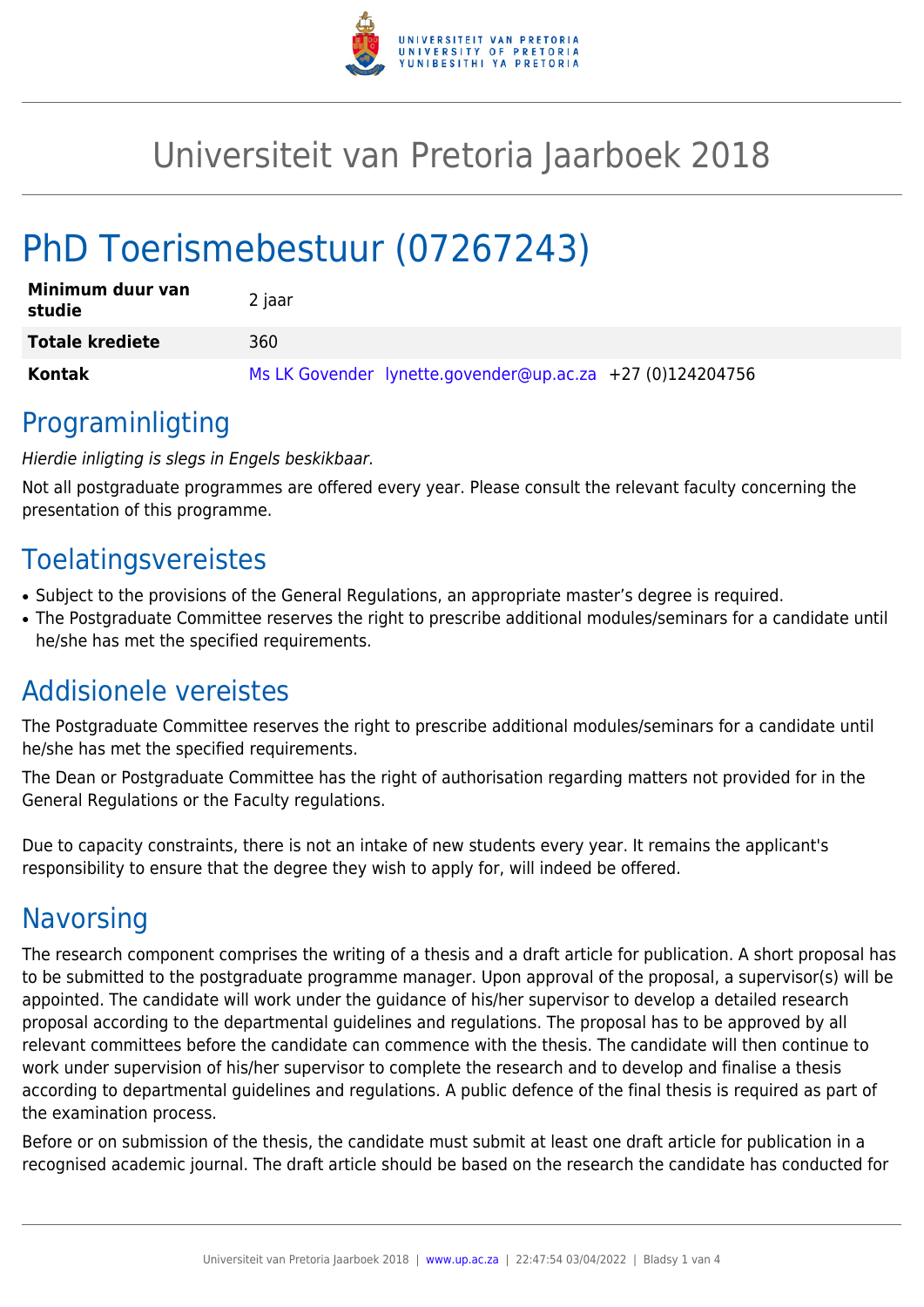

the thesis and be approved by the supervisor. The draft article is a necessary condition for the degree to be conferred on the candidate.

The research component (thesis and draft article for publication) contributes 100% towards the total requirement for the degree. All prescribed modules are a prerequisite for the thesis.

An approved module from other programmes in other faculties can also be included with the consent from the Postgraduate Committee and the Postgraduate Committee of the other department concerned.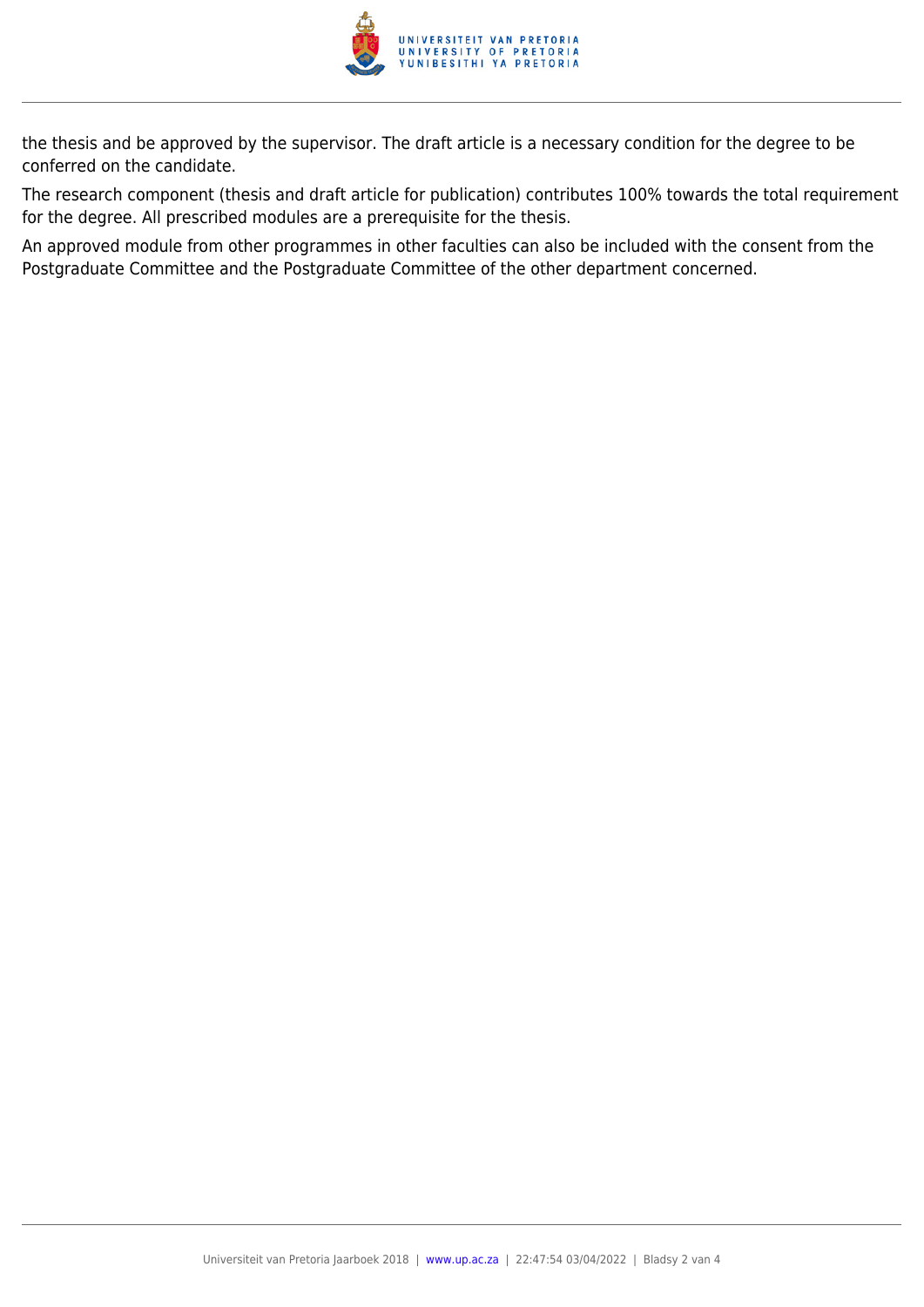

# Kurrikulum: Jaar 1

**Minimum krediete: 360**

## **Kernmodules**

## **Navorsingsmetodiek 801 (EBW 801)**

| <b>Modulekrediete</b> | 0.00 <sub>1</sub>                       |
|-----------------------|-----------------------------------------|
| <b>Diensmodules</b>   | Fakulteit Natuur- en Landbouwetenskappe |
| <b>Voorvereistes</b>  | Geen voorvereistes.                     |
| <b>Kontaktyd</b>      | Vrydag- en Saterdagklasse               |
| Onderrigtaal          | Module word in Engels aangebied         |
| <b>Departement</b>    | Ekon en Bestuurswet Dekaanskantoor      |
| Aanbiedingstydperk    | Jaar                                    |

#### **Module-inhoud**

\*Hierdie inligting is slegs in Engels beskikbaar.

- Developing the background to a research problem, and developing a problem statement and propositions and hypotheses relevant to their study.
- Compiling a thorough literature review of the topics they intend to study.
- Approaches to research: An overview of the different approaches to research (qualitative, quantitative and mixed methods) and the philosophical approaches that underpin them (positivism, post-positivism, interpretivism, constructivism, critical theory and pragmatism).
- Different research designs in quantitative and qualitative methods, and appropriate sampling approaches for the different research designs.
- Qualitative research methodology: An overview of qualitative methods for organisational research. An overview of the different methodologies on a continuum between modernistic qualitative and post-modernistic qualitative research.
- Quantitative research methodology

### **Proefskrif 995 (TBE 995)**

| <b>Modulekrediete</b> | 360.00                                |
|-----------------------|---------------------------------------|
| <b>Voorvereistes</b>  | Geen voorvereistes.                   |
| Onderrigtaal          | Aparte klasse vir Engels en Afrikaans |
| <b>Departement</b>    | Afdeling Toerismebestuur              |
| Aanbiedingstydperk    | laar                                  |